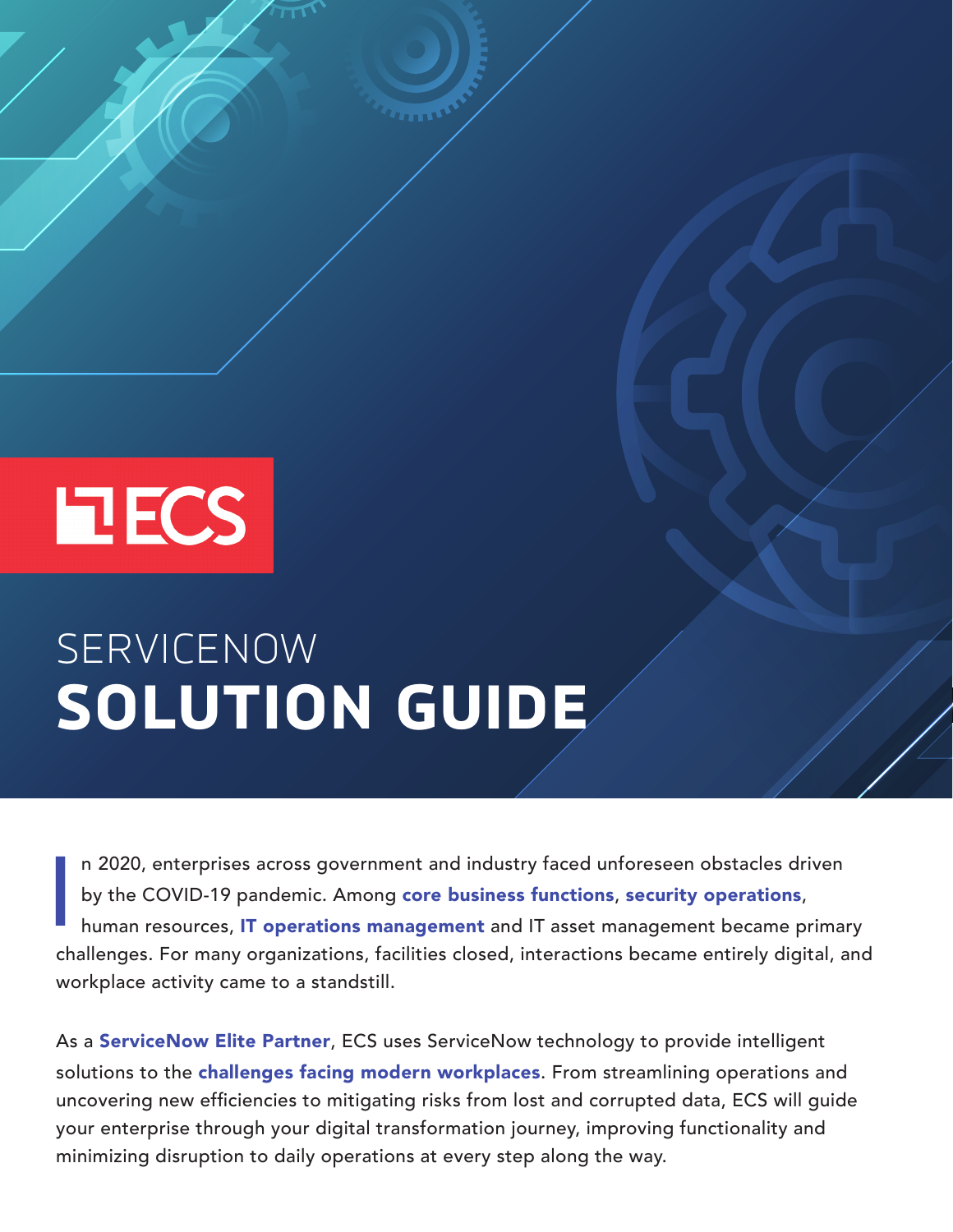

## IT ASSET MANAGEMENT (ITAM)

**CHALLENGE:** Your company has maxed out its licensing limit for key products such as the Microsoft Office Suite, compounding unnecessary costs and risking noncompliance.

**SOLUTION:** ECS uses ServiceNow's Software Asset Management suite to downgrade unused software licenses—a process that we have used on prior implementations to reduce software licensing costs by 30 to 40 percent by eliminating oversubscription fees. By combining ServiceNow's Discovery tool and Software Asset Management plugin, integrated with tools such as Microsoft SCCM, we automate the entire licensing process from end to end, minimizing human error, eliminating excessive costs, and ensuring compliance in all licensing arrangements.



# IT OPERATIONS MANAGEMENT (ITOM)

CHALLENGE: Your organization's data is stored and maintained across multiple siloed systems, slowing down critical processes including service desk and IT operations. Employees must also spend excessive time and effort navigating these disparate systems.

**SOLUTION:** ECS leverages ServiceNow's native Discovery tool and Service Graph Connectors—features available through the ServiceNow IntegrationHub ETL—alongside other process-automation solutions to integrate third-party data into a single configuration management database (CMDB). The IntegrationHub framework, native Integration and Reconciliation Engine (IRE)and native Discovery tool enable employees to create, change, extract, and load transform maps when integrating third-party data into the CMDB, preserving data integrity while providing a sim, plified, efficient user interface with real-time awareness of asset data.

ECS' experts leverage our IRE expertise to apply centralized framework processes across diverse data sources. We follow Common Service Data Model guidelines to provide a single location for employees to access and use CMDB data, enhancing a host of dependent and interrelated business processes including service request management, incident management, problem management, change management, and portfolio management.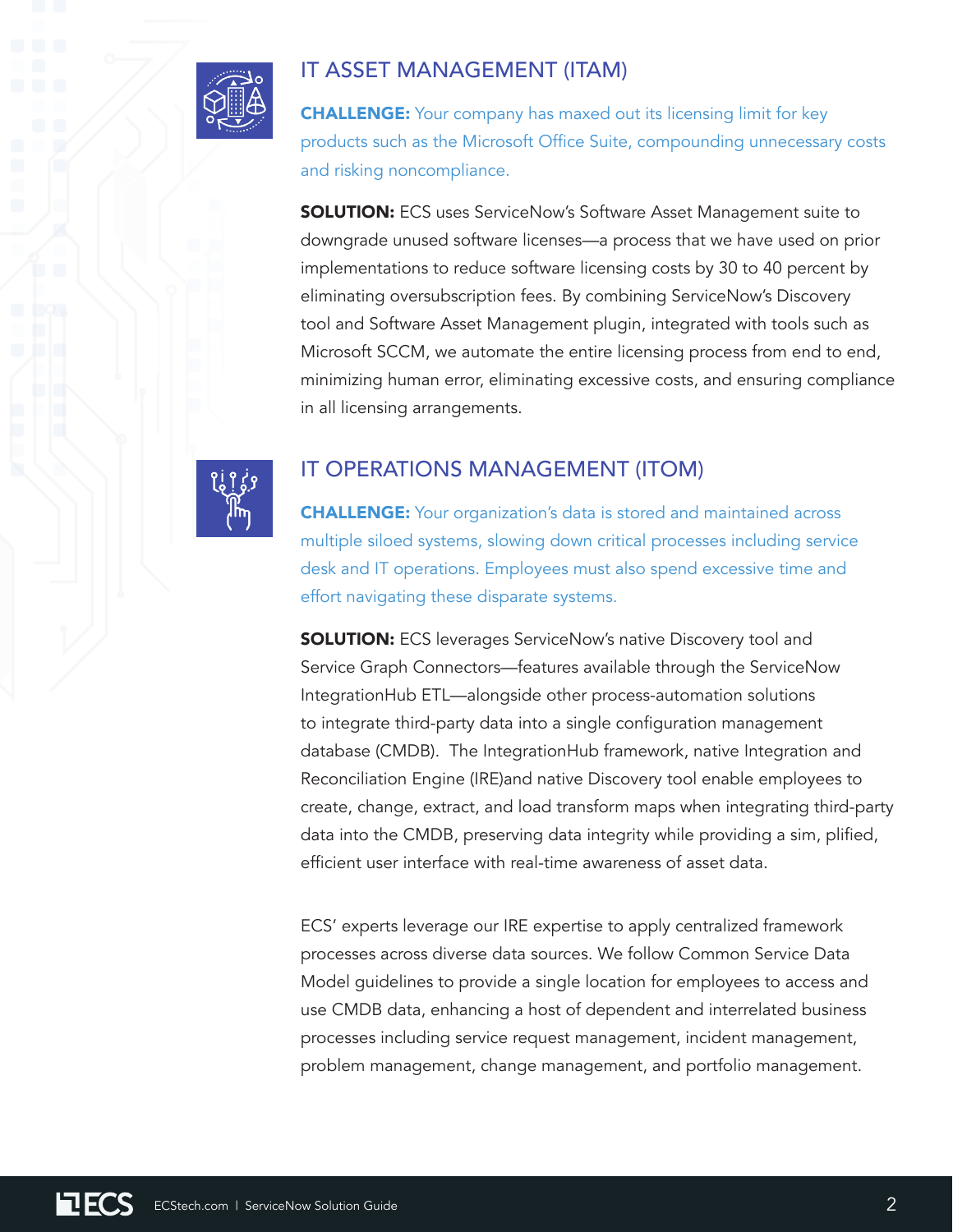

### HUMAN RESOURCES (HR)

**CHALLENGE:** Your organization uses many legacy systems to capture and maintain personnel records. These systems are costly, cumbersome, and hard to navigate.

Solution: ECS uses ServiceNow to implement intelligent routing, realtime dashboards, logical employee and task groupings, and self-service technology to transform your HR department. We use ServiceNow's HR module to build transparent, step-by-step guides for hiring managers to efficiently process new employees. Cross-department visibility and task workflows allow for easier onboarding and offboarding.

The ServiceNow HR module provides an easy-to-use self-service portal for employees to quickly reach HR, IT, and other departments through a secure desktop or mobile experience. Employees can find immediate assistance by using ServiceNow's "Virtual Agent," an automated conversational chat-bot, or by transferring to a live representative. This portal includes a knowledge platform to answer frequently asked questions, reducing the burden on internal HR teams.

ECS also provides stakeholders real-time access to data via an analytics dashboard, granting visibility into resource volume and departmental needs in order to efficiently allocate resources and eliminate unnecessary costs. By auto-populating repeated fields on employee records, we ensure correct classifications while minimizing human error.